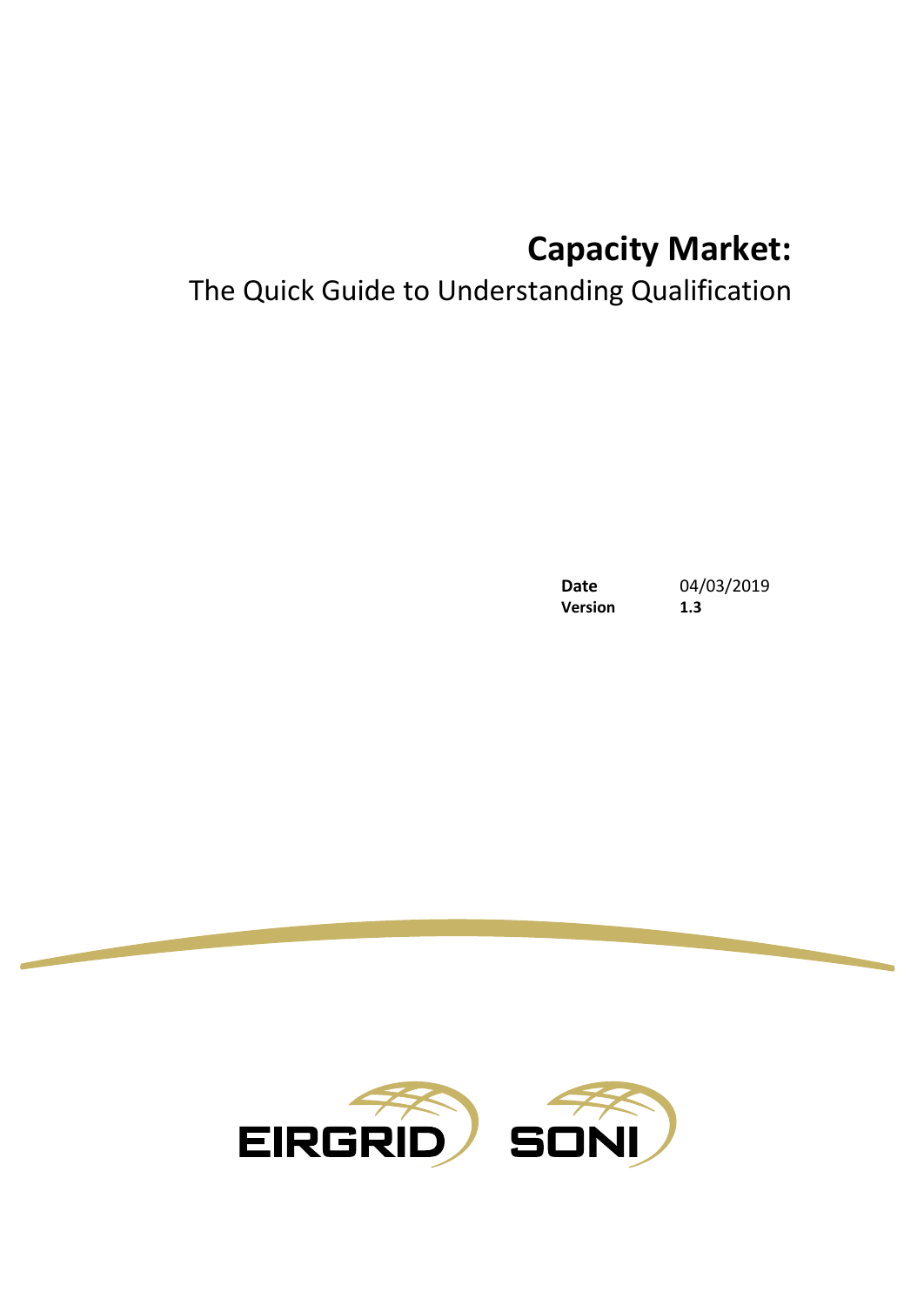

## Disclaimer

EirGrid plc (EirGrid) and, SONI Limited (SONI) have published this guide in their capacity as System Operators.

EirGrid and SONI have followed accepted industry practice in the collection and analysis of data available. Prior to taking business decisions, interested parties should not rely on the data set out in this guide as a substitute for obtaining separate and independent advice in relation to the matters covered by this guide. Information in this document does not amount to a recommendation or advice in respect of any possible investment. The use of information contained within this guide for any form of decision making is done at the user's own risk. This guide should be read in conjunction with the Capacity Market Code and Trading and Settlement Code including any amendments to these rules.

Whilst every effort is made to provide information that is useful and care has been taken in the preparation of the information, EirGrid and SONI give no warranties or representations, expressed or implied, of any kind, with respect to the contents of this guide, including without limitation, its quality, accuracy and completeness.

EirGrid and SONI and their respective advisers, consultants and other contributors to this guide (or their respective associated companies, businesses, partners, directors, officers or employees) hereby exclude to the fullest extent permitted by law, all and any liability for any errors, omissions, defects or misrepresentations in the information contained in this guide, or for any loss or damage suffered by persons who use or rely on such information (including by reason of negligence, negligent misstatement or otherwise).

## Copyright Notice

Copyright EirGrid plc 2019, all rights reserved. The entire publication is subject to the laws of copyright. No part of this publication may be reproduced or transmitted in any form or by any means, electronic or manual, including photocopying without the prior written permission of EirGrid plc.

## Capacity Market Contact Details

If you have any questions in relation to this document please contact us via the details below:

| Email Correspondence: | capacitymarket@sem-o.com for Qualification queries<br>capacitymarketregistration@sem-o.com for Registration queries |
|-----------------------|---------------------------------------------------------------------------------------------------------------------|
| Phone Correspondence: | 1800 726772 (ROI) or 0800 0726772 (NI)<br>+353 (1) 2370584 (International)                                          |

## Regulatory Authority Contact Details

Participants wishing to apply for RA approval for an Exception Application, Opt-Out Notification, or to communicate with the RAs during the Exception Application process should do so using the two email addresses provided below:

Email Correspondence: CRMsubmissions@uregni.gov.uk CRMsubmissions@cru.ie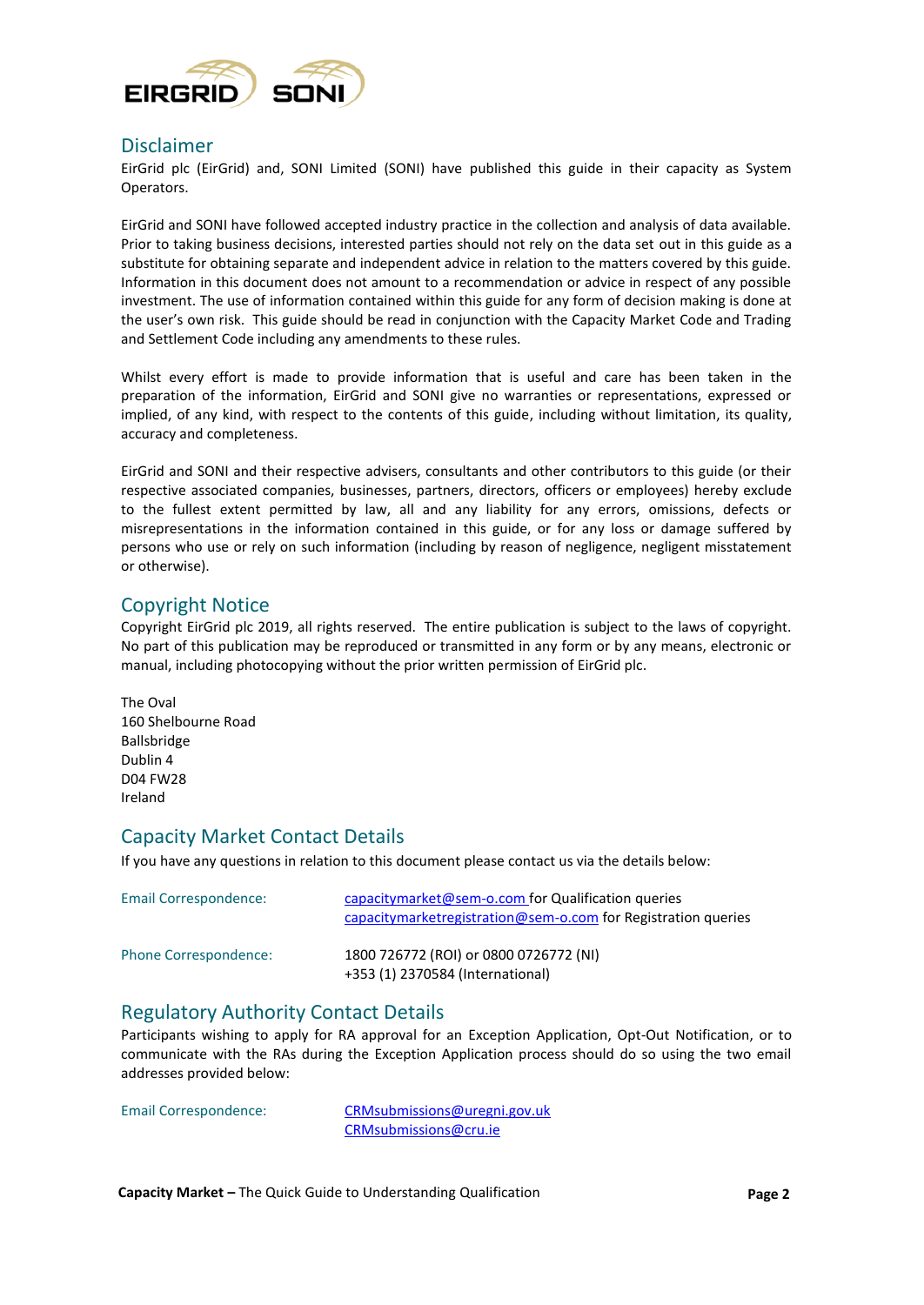

# 1. Purpose of this Document

The purpose of this document is to provide details relating to the Capacity Auction parameters and values contained within the Auction Information Packs. This document also aims to provide a better understanding of what is included within both the Auction Qualification process and Qualification documentation.

# 2. Auction Information Packs

Initial and Final Auction Information Packs will be released for each Capacity Auction as set out in the Capacity Auction Timetable, which will broadly follow the indicative timeframe detailed within the Capacity Market Code (CMC). The Code also specifies the information which is to be contained within each pack as well as the source of the parameters/values i.e. System Operators (SOs) or Regulatory Authorities (RAs).

## 3. Understanding the Qualification Parameters

#### 3.1. What is a De-Rating Curve & Why are De-Rating Factors Required?

All Candidate Units seeking qualification for capacity within a Capacity Auction will be subject to a De-Rating Factor. During the Qualification Process, the appropriate De-Rating Factor is to be applied to the Initial Capacity of a Candidate Unit. For an existing Candidate Unit, the Initial Capacity is normally the Registered Capacity of that unit, but it may be modified to reflect factors such as the levels of transmission access available to the unit. For New Capacity, an expectation of the eventual Initial Capacity is used.

**"All Candidate Units seeking qualification for capacity… will be subject to a De-Rating Factor. During the Qualification Process, the appropriate De-Rating Factor is to be applied to the Initial Capacity of a Candidate Unit."**

De-Rating accounts for outages – both planned and

unplanned – as well as limitations on operation, like that wind unit output is dependent on wind. If there is sufficient de-rated capacity across all units in the SEM then some of those units can be unavailable with enough remaining capacity beyond the De-Rated Capacity for the other units to securely serve SEM demand.

The De-Rating Factors vary by Technology Class as well as the size of the Candidate Unit (or in the case of Aggregated Generator Units (AGUs), the Technology Class and size of the Generators that contribute to it). These values are set by the Regulatory Authorities based on analysis conducted by the System Operators.

The De-Rating Factors to be used during the Qualification process are published within the Initial Auction Information Pack (IAIP). The IAIP confirms the value which is to be used for each Technology Class.

Each Capacity Provider is required to submit their calculated Gross De-Rated Capacity and Net De-Rated Capacity seeking Qualification in respect of Existing Capacity and New Capacity via the Capacity Qualification Data Form for each Capacity Auction. The full calculation is presented within Section E of the CMC however the following simplified versions illustrate the core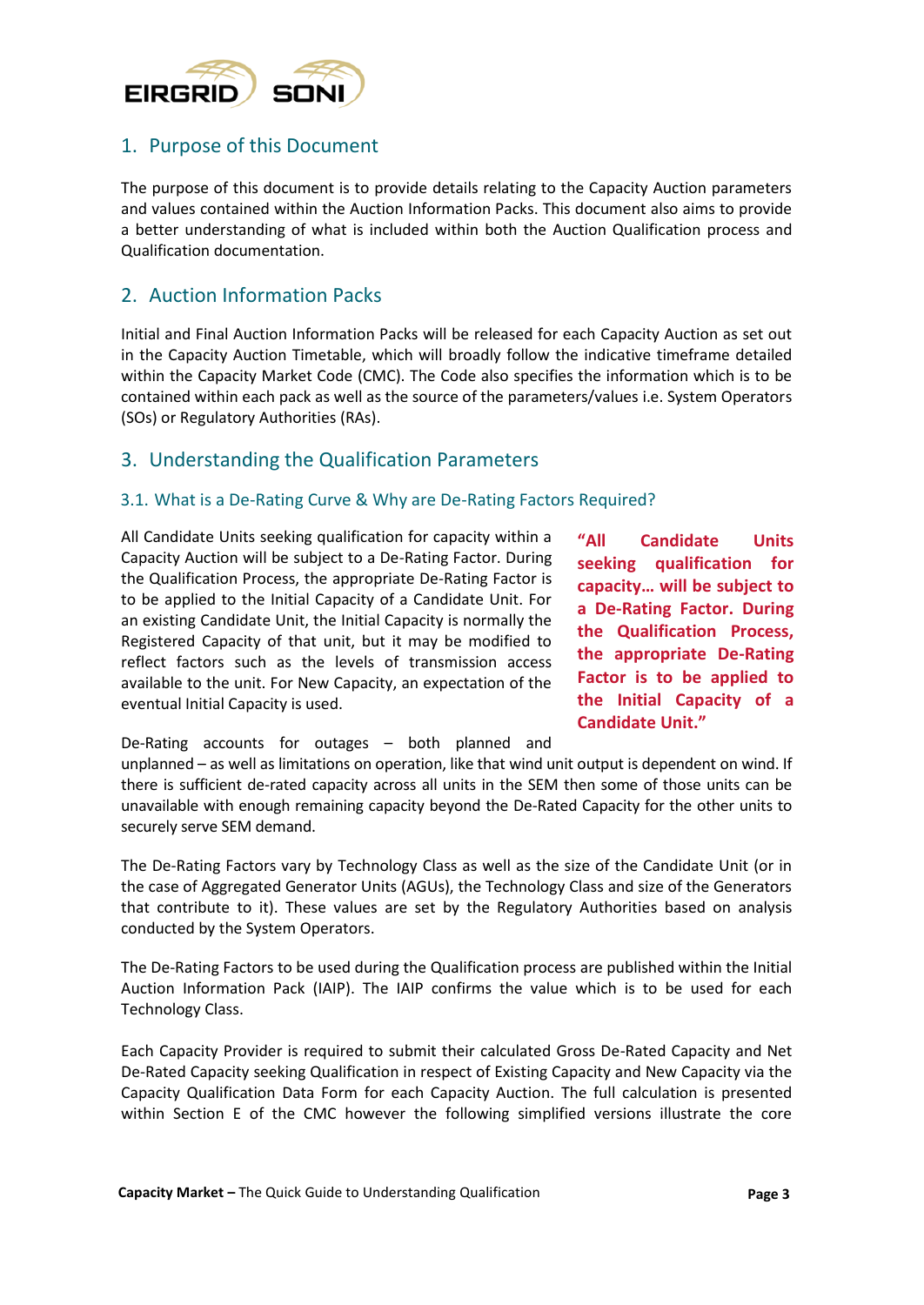

concepts (though not all of the detail has been included) used to ascertain the Gross De-Rated Capacity and Net De-Rated Capacity seeking Qualification for Existing Capacity, the following calculation is to take place:

#### For a Candidate Unit

*Gross De-Rated Capacity (Existing) = Initial Capacity × De-Rating Factor* Here the De-Rating Factor reflects the Technology Class and Initial Capacity of the Candidate Unit.

#### For a Capacity Market Unit

*Gross De-Rated Capacity (Existing) is the total of the Gross De-Rated Capacity (Existing) values for the Candidate Units comprising it.*

*Net De-Rated Capacity (Existing)* = *Gross De-Rated Capacity – already Awarded Capacity (within previous Capacity Auction)* 

A similar calculation is used for New Capacity with the exception that the Gross De-Rated Capacity (Total) is determined based on the combination of the Initial Capacity for both Existing and New Capacity. The Gross De-Rated Capacity (Existing) is then subtracted from this to give Gross De-Rated Capacity (New) for each Candidate Unit. For the Capacity Market Unit, the Awarded Capacity for New Capacity is subtracted to give the Net De-Rated Capacity (New).

For further information, please refer to CMC Section C and Section E.8.

#### 3.2. What is the "Final Capacity Requirement"?

The amount of generation required within the all-island Capacity Market is governed by the Capacity Requirement. The Capacity Requirement is determined by the Regulatory Authorities, with System Operator support, based on a method that has been consulted upon by the SEM

**"The amount of generation required in the all-island Capacity Market is governed by the Capacity Requirement."**

Committee. The Capacity Requirement determination is a complex simulation process that considers a range of demand and generation scenarios, and sets a requirement which trades-off the risk between over-procuring and underprocuring capacity. Details of the methodology are available on the SEM Committee website.

The Final Capacity Requirement is published within the IAIP and confirms the MW volume required within that individual Capacity Auction. It is used for setting the Initial and Final Demand Curves.

For further information, please refer to CMC Section C.1.

#### 3.3. Demand Curves Explained

The Demand Curve is used in the Auction to define the benefit to the market provided by a given amount of Awarded Capacity. The Auction trades off the benefit of this Awarded Capacity with the cost of the Awarded Capacity in determining an outcome. It is important to note that the Demand Curve does not set prices in the Auction – all prices are set based on offer prices.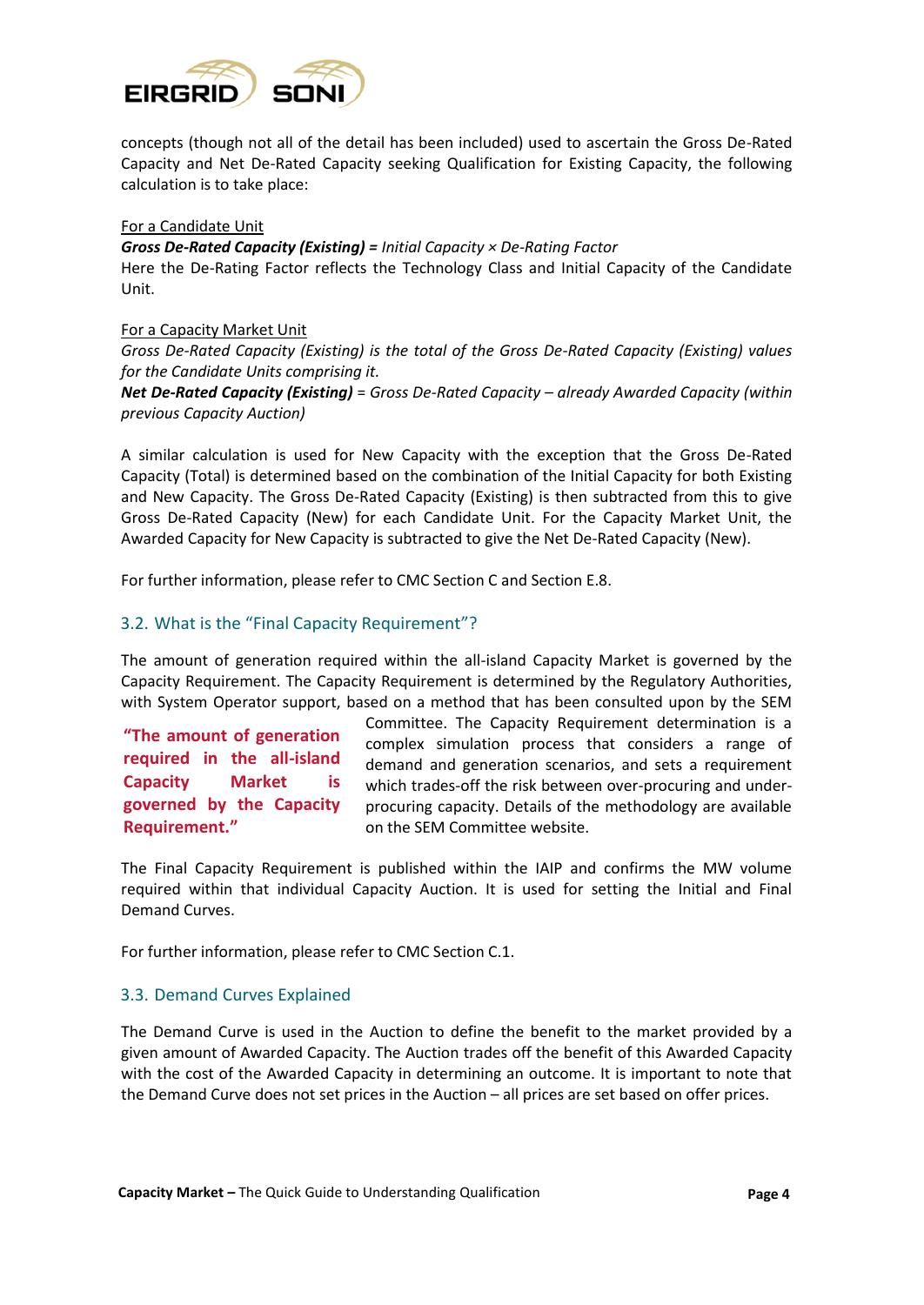

The Demand Curve parameters will be set for each Capacity Auction, as they take into account specific factors such as the latest estimate for the Capacity Requirement for the Capacity Year in question, and any Awarded Capacity in respect of that Capacity Year in previous Auctions. The Demand Curve will also take into account any capacity which is not going to close, but has exercised its discretion not to bid into the Auction but is still expected to make a capacity contribution.

For further information, please refer to CMC Section F.3.

#### 3.4. What are "Locational Capacity Constraints"?

The all-island transmission system includes a number of transmission and security constraints which mean that the ability to securely transfer power from one part of the system to the other may be limited. To ensure that sufficient capacity is procured in the Capacity Auction in these areas, the System Operators may determine, and the Regulatory Authorities may approve, Locational Capacity Constraints. These constraints specify a minimum amount of de-rated capacity which must be procured in specific regions. Capacity Market Units that can supply a Locational Capacity Constraint will be identified within the Qualification Process.

The Capacity Auction schedules capacity based on the benefit defined by the Demand Curve in the first instance. Capacity awarded this way will receive an Auction Clearing Price. In addition, Locational Capacity Constraints are imposed to ensure that sufficient capacity is procured in certain regions due to the system constraint limitations. Any additional capacity awarded to satisfy these limits will be paid based on offered price.

For further information, please refer to CMC Sections C.2 and F.4.

#### 3.5. The Awarded Capacity

Awarded Capacity describes de-rated capacity that has been offered into and successfully secured within a Capacity Auction or which is secured via Secondary Trade. The Awarded Capacity referred to in the Auction Information Pack relates only to Awarded Capacity from previous Capacity Auctions for the relevant Capacity Year. Secondary Traded capacity will normally be for only a short period of time so is not relevant in this context.

**"The Awarded Capacity referred to in the Auction Information Pack relates only to Awarded Capacity from previous Capacity Auctions for the relevant Capacity Year."**

The reason for reporting Awarded Capacity already secured for a Capacity Year is that:

- In setting the Demand Curve for the Capacity Auction, the Awarded Capacity must be deducted from the Capacity Requirement;
- In the Capacity Auction, the Awarded Capacity that contributes to Locational Capacity Constraints will be deducted from the quantity required to be procured;
- Already Awarded Capacity for Capacity Market Units cannot be offered into the Auction again.

For further information, please refer to CMC Sections E.8.3, F.3, F.4, and Sections I and J.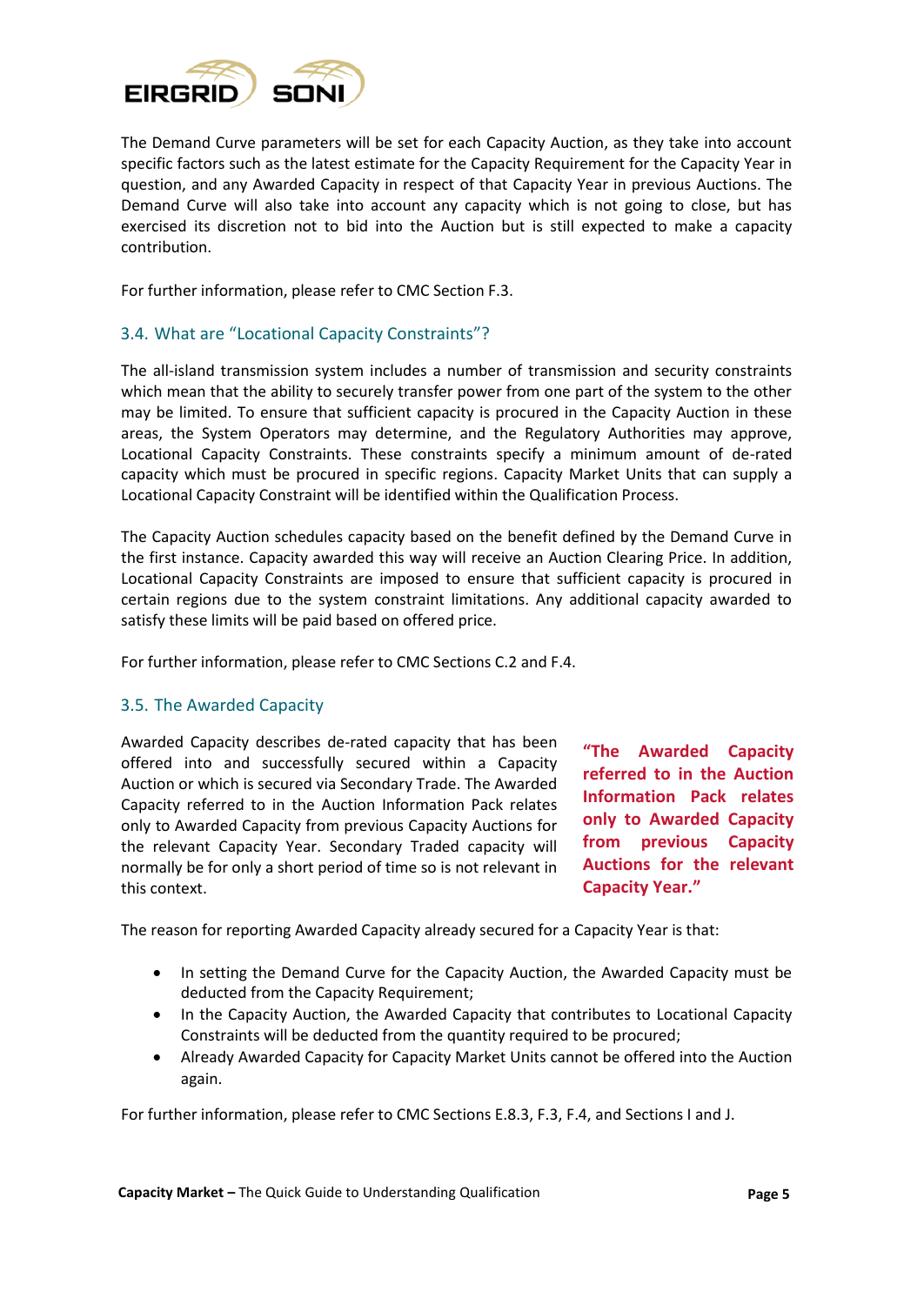

#### 3.6. What is the Auction Price Cap?

The Auction Price Cap is the maximum price allowed in a Capacity Auction.

Not all capacity can be offered into an Auction at the Auction Price Cap. This cap is only applicable to New Capacity, Existing Capacity that is a Demand Side Unit, and, where the Autoproducer Demand Reduction Volume for the relevant Autoproducer Site is not zero, the Offer Price Cap for capacity offered beyond the Autoproducer Offer Price Cap Breakpoint,is the Auction Price Cap.

For further information, please refer to CMC Section E.8.7.

#### 3.7. What is the Existing Capacity Price Cap?

The Existing Capacity Price Cap is set at a level not exceeding the Auction Price Cap and will typically be set to significantly lower level.

The Existing Capacity Price Cap applies to the qualified capacity of existing Generators and Interconnectors, except for Existing Capacity for which:

- The Auction Price Cap applies, as outlined above.
- The participant has applied to the RAs for, and the RAs have approved, an Exception Application for a Unit Specific Price Cap for all or part of the capacity of an existing Candidate Unit. This allows a price cap to be set which is greater than the Existing Capacity Price Cap but no more than the Auction Price Cap to address situations where certain costs may not be recovered at the Existing Capacity Price Cap.

For further information, please refer to CMC Sections E.5 and E.8.7.

#### 3.8. New Capacity Investment Rate Threshold Explained

Capacity is qualified as having a Maximum Capacity Duration of an integer number of years between 1 year and 10 years. By default, all capacity successfully secured within a Capacity

**"Participants with New Capacity may apply to the RAs for, and the RAs may approve, an Exception Application for a Maximum Capacity Duration of up to 10 years."**

Auction has a Maximum Capacity Duration of 1 year. Participants with New Capacity may apply to the RAs for, and the RAs may approve, an Exception Application for a Maximum Capacity Duration of up to 10 years. The New Capacity Investment Rate Threshold is the amount that a new investor must invest per kW of capacity for the RAs to approve a Maximum Capacity Duration of more than 1 year. In an Exception Application to the

RAs, the participant must satisfy the RAs that the New Capacity Investment Rate Threshold will be exceeded.

During the Capacity Auction bidding process, a participant can specify the number of Capacity Years it wishes to be Awarded Capacity for, where this cannot exceed the Maximum Capacity Duration. Thus if the Maximum Capacity Duration has been approved by the RAs, the participant could indicate on an offer step that it would like Awarded Capacity for 1, 2, 3 and so on up to the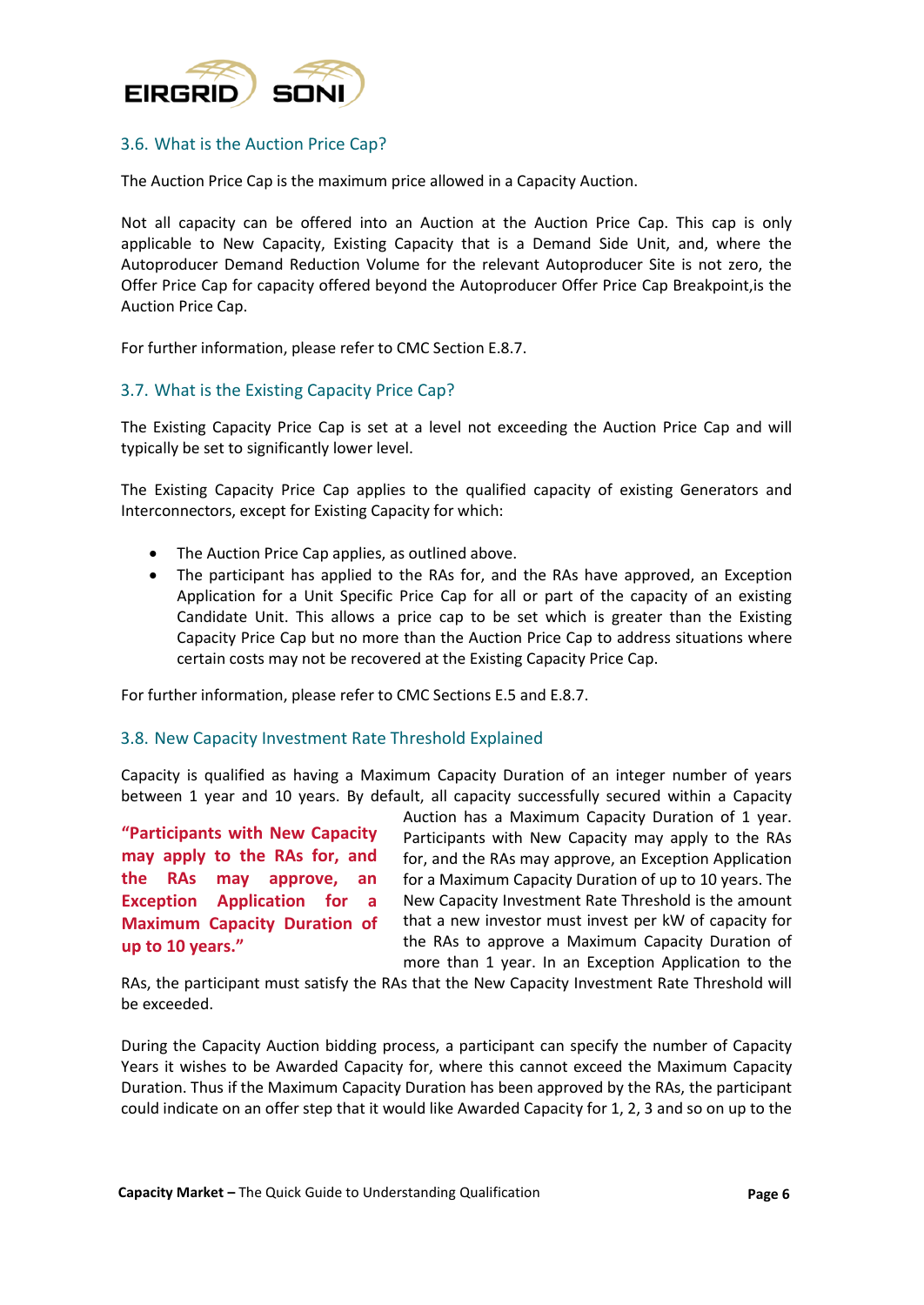

maximum of 10 years. If capacity is successfully awarded then it will be awarded for the number of years specified in the offer step.

For further information, please refer to CMC Sections E.5 and E.8.6.

#### 3.9. Annual and Billing Stop-Loss Limit Factors

Settlement of the Capacity Market occurs under the Trading and Settlement Code (TSC).

The market may be subject to periods of high energy prices for which capacity providers will receive the full payment of the high energy price. Under certain conditions the capacity providers must pay money back to the market in the form of a Difference Charge. The Difference Charge applies when a Reference Price exceeds the Strike Price. The Reference Price is a derived price that reflects the price at which the capacity provider traded in the Day Ahead Market (DAM), Intra-Day Market (IDM) and Balancing Market (BM). Different arrangements apply for the time being with respect to difference payments for DSUs and Interconnectors, and interested parties should refer to the Capacity Market Code. A Generator's price received on Awarded Capacity is effectively capped at the Strike Price if generating. If a Generator has Awarded Capacity but does not generate at such times, then it would earn nothing in the energy market but would still have to pay the Difference Charge. The Annual and Billing Stop-Loss Limit Factors cap a capacity provider's exposure to the Difference Charges when not generating (or not available, in the case of an Interconnector).

For further information, please refer to CMC Section D.3 and TSC Part B, Section F.18.

#### 3.10. The Annual Capacity Payment Exchange Rate

The IAIP details the indicative exchange rate which will be used for the conversion of the Auction Price Cap and the Existing Capacity Price Cap between Sterling and Euro. The final Annual Capacity Payment Exchange Rate to be used for a Capacity Auction will be confirmed within the Final Auction Information Pack (FAIP). Capacity providers in Northern Ireland will submit offers in Sterling (£), which will subsequently be converted to Euro ( $\epsilon$ ) at the Auction exchange rate for that Auction. All Auction results will be determined in Euro, with the same exchange rate used to convert prices back to Sterling.

For further information, please refer to CMC Sections D.3, F.5 and Section K.

#### 3.11. What are Increase and Decrease Tolerances?

Increase (INCTOL) and Decrease (DECTOL) Tolerances refer to the percentage of increase or decrease that may be applicable to a Candidate Units de-rated capacity depending on their Technology Class. The IAIP lists the INCTOL and DECTOL for each Technology Class. If a Candidate Unit has an implied de-rated capacity of Q MW then the participant for that Candidate Unit can seek a Gross De-Rated Capacity at any level between  $Q \times (1 - DECTOL)$  and  $Q \times (1 + INCTOL)$ .

For further information, please refer to CMC Sections D.3, F.5 and E.8.2.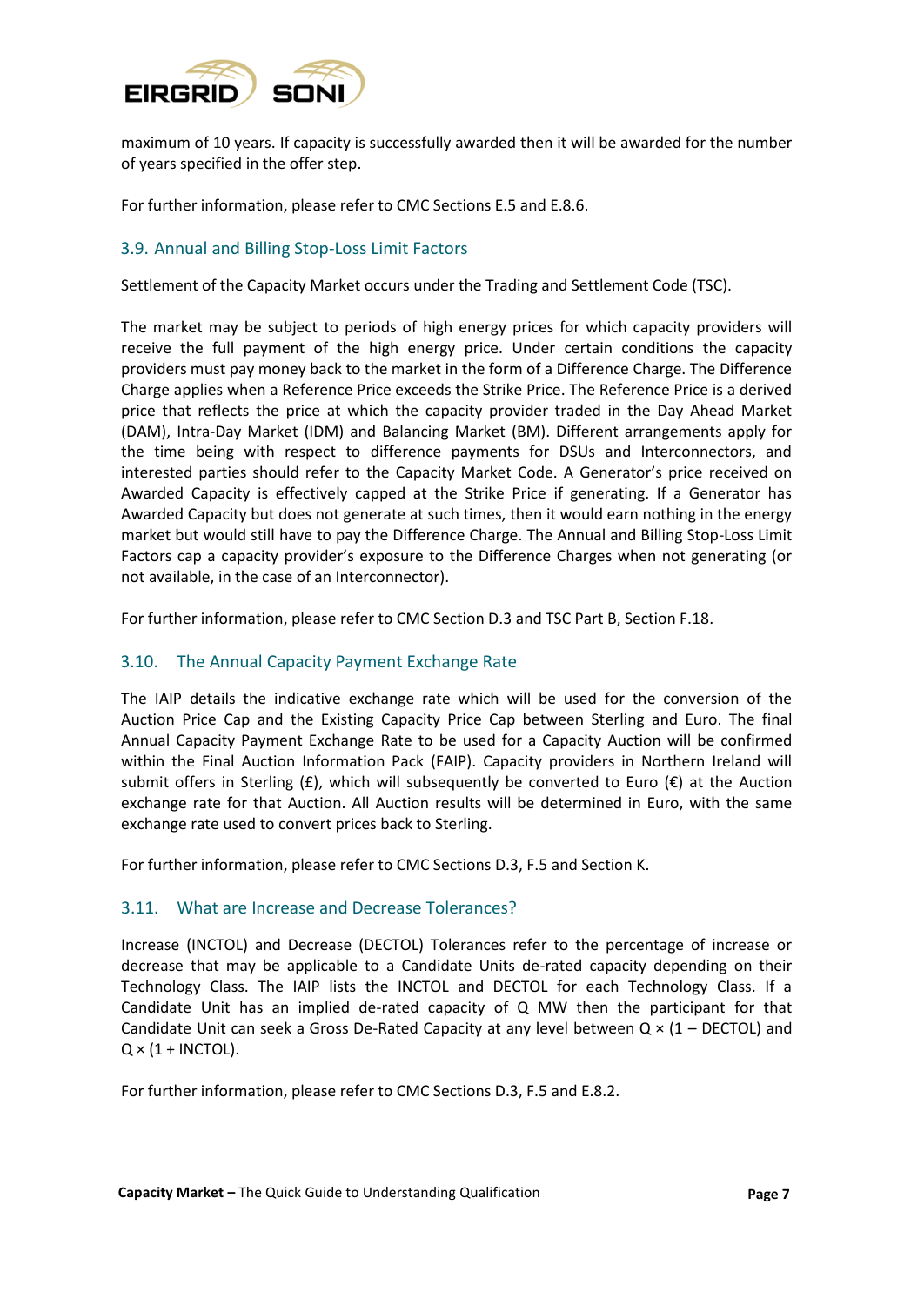

### 3.12. Performance Securities

Providers of New Capacity who have been successful within a Capacity Auction will have to post a Performance Security with the SOs and maintain that Performance Security until the New Capacity is commissioned and becomes Existing Capacity. Performance Security provides credit support in the event that the participant fails to pay a Termination Charge and in that event can be claimed by the System Operators.

For further information, please refer to CMC Sections J.3.

#### 3.13. Termination Charges

A Termination Charge is invoiced by the System Operators to a participant if Awarded Capacity held by New Capacity is terminated. Section J.6.1.3 of the CMC describes the conditions under which capacity can be terminated. If a participant fails to pay the Termination Charge then the

**"This is to safeguard the market against the consequences of Awarded New Capacity not being delivered."**

System Operator can draw down on the posted Performance Security in respect of the terminated capacity. This is to safeguard the market against the consequences of Awarded New Capacity not being delivered.

For further information, please refer to CMC Sections J.6 and J.7.

#### 3.14. Administered Scarcity Price

The Administered Scarcity Price acts as a floor on energy prices during a critical grid event such as Customer Voltage Reduction, Planned or Emergency Manual Disconnection or Automatic Load Shedding. Events such as these may cause the Imbalance Price within the Balancing Market to rise, which will then increase the Reference Prices of participants selling energy from Awarded Capacity into the Balancing Market. Once the Reference Price exceeds the Strike Price, capacity providers will need to pay Difference Charges to offset the costs of Suppliers purchasing from the Balancing Market. Prices in the Day-Ahead Market and Intraday Market may also rise if there is an expectation of a high Imbalance Price, giving rise to similar effects in those markets.

For further information, please refer to CMC Sections D.3, F.5 and TSC Section E.4.

#### 3.15. The Strike Price

The cost of the Capacity Market is funded by Suppliers. In return, Suppliers are hedged against high energy prices. When energy prices exceed the Strike Price, the market pays Suppliers the difference between the energy price and the Strike Price. For example, if the Strike Price is €500/MWh, and the energy price is €600/MWh, the Supplier is charged €600/MWh in the first instance but is credited back €100/MWh by the market. This hedge means that the effective price that Suppliers pay is capped at the Strike Price. The Strike Price is updated monthly based on a formula that considers prices of fuels, unit efficiency and DSU running costs.

For further information, please refer to CMC Sections D.3, F.5 and TSC Section F.16.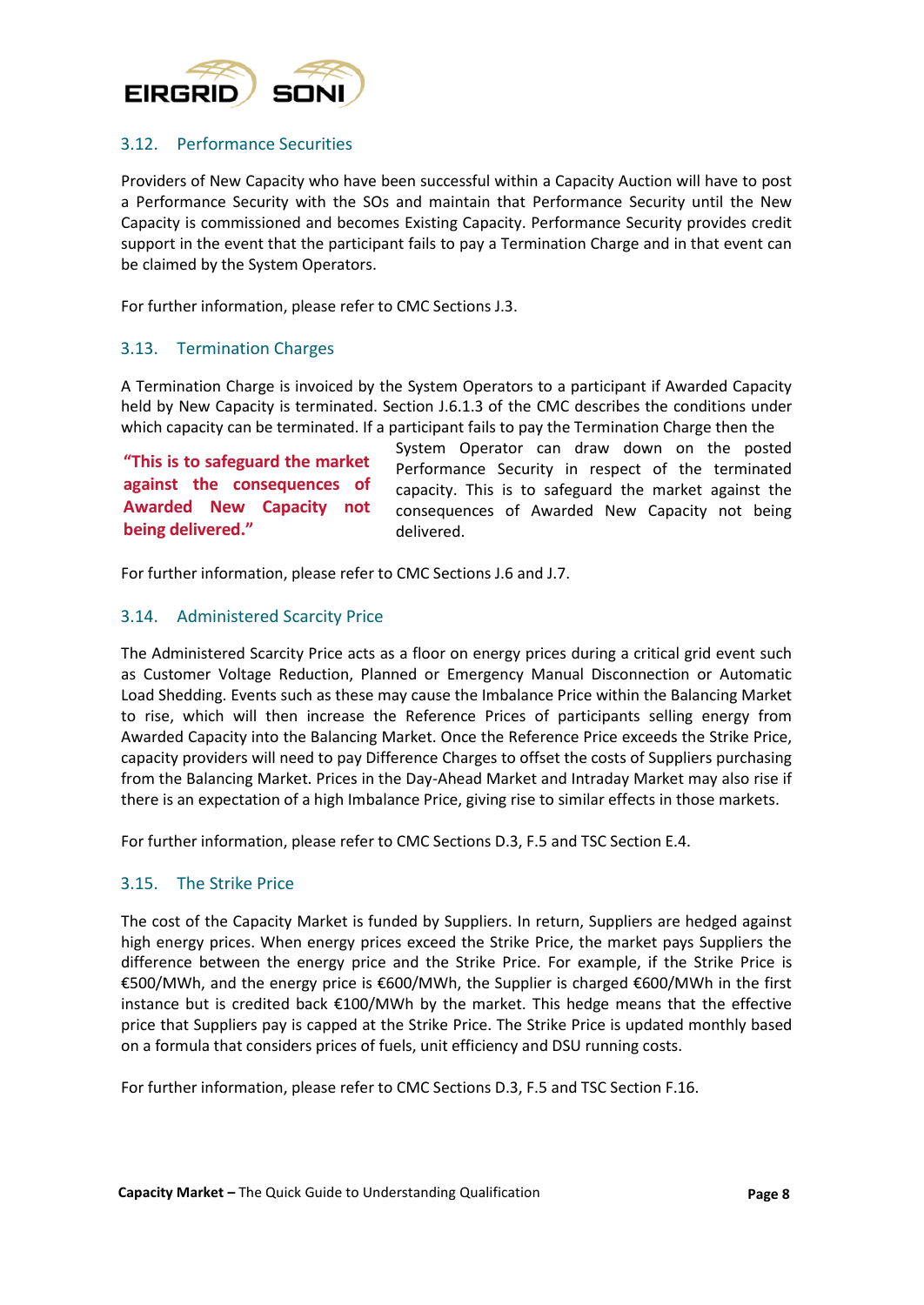

#### 3.16. Capacity Auction Timetable

The Capacity Auction Timetable published within the Auction Information Pack details key events and deadlines for a specific Capacity Auction. The indicative timeframe for each Auction should reflect the parameters set within the CMC.

Strict adherence to the Auction Timetable is essential; failure to do so may jeopardise ability to partake in the Capacity Auction.

For further information, please refer to CMC Sections D.2, D.3 and F.5.

## 4. The Alternative Registration Process

Registration and qualification is mandatory for a number of unit types under the CMC. Should the SOs fail to receive registration and qualification documents from mandatory units, or if the data is incomplete or inaccurate, the SOs have the ability to register and qualify the provider via The Alternative Qualification Process.

# 5. Regulatory Authority Exception Applications

A Capacity Provider may submit an Exception Application to the RAs for approval for the following:

#### **Maximum Capacity Duration:**

An Exception Application can be made to the RAs to have Awarded Capacity allocated for a Maximum Capacity Duration of more than 1 year due to the cost of construction for New Capacity being higher than the New Capacity Investment Rate Threshold.

#### **Unit Specific Price Cap:**

Providers of Existing Capacity can apply to the RAs for a Unit Specific Price Cap for all or part of the capacity of that Candidate Unit where it is believed that generation costs will not be sufficiently covered under the set Auction Price Cap. The RAs will assess the exception application and where appropriate, set a Unit Specific Price Cap specific to that Candidate Unit for that Capacity Auction.

#### **Opt-Out Notification:**

An Opt-out Notification is to be submitted where a Generator Unit or Interconnector is not to be included in an application for qualification in respect of a Capacity Auction due to closure, planned outage or mothballing. Please see Section E.3 of the CMC for comprehensive details.

Please refer to the Auction Timetable within the IAIP for the Exception Application deadline dates. If a Participant submits an Exception Application, the RAs will confirm the nature and outcome of the application with the SOs however we do ask that you confirm if an Exception Application has been submitted via the Capacity Qualification Data Form.

## 6. Qualification Results

The SOs will commence validating all registration and qualification data received in line with the Auction Timetable and CMC. The Provisional Qualification Results will be published and applicants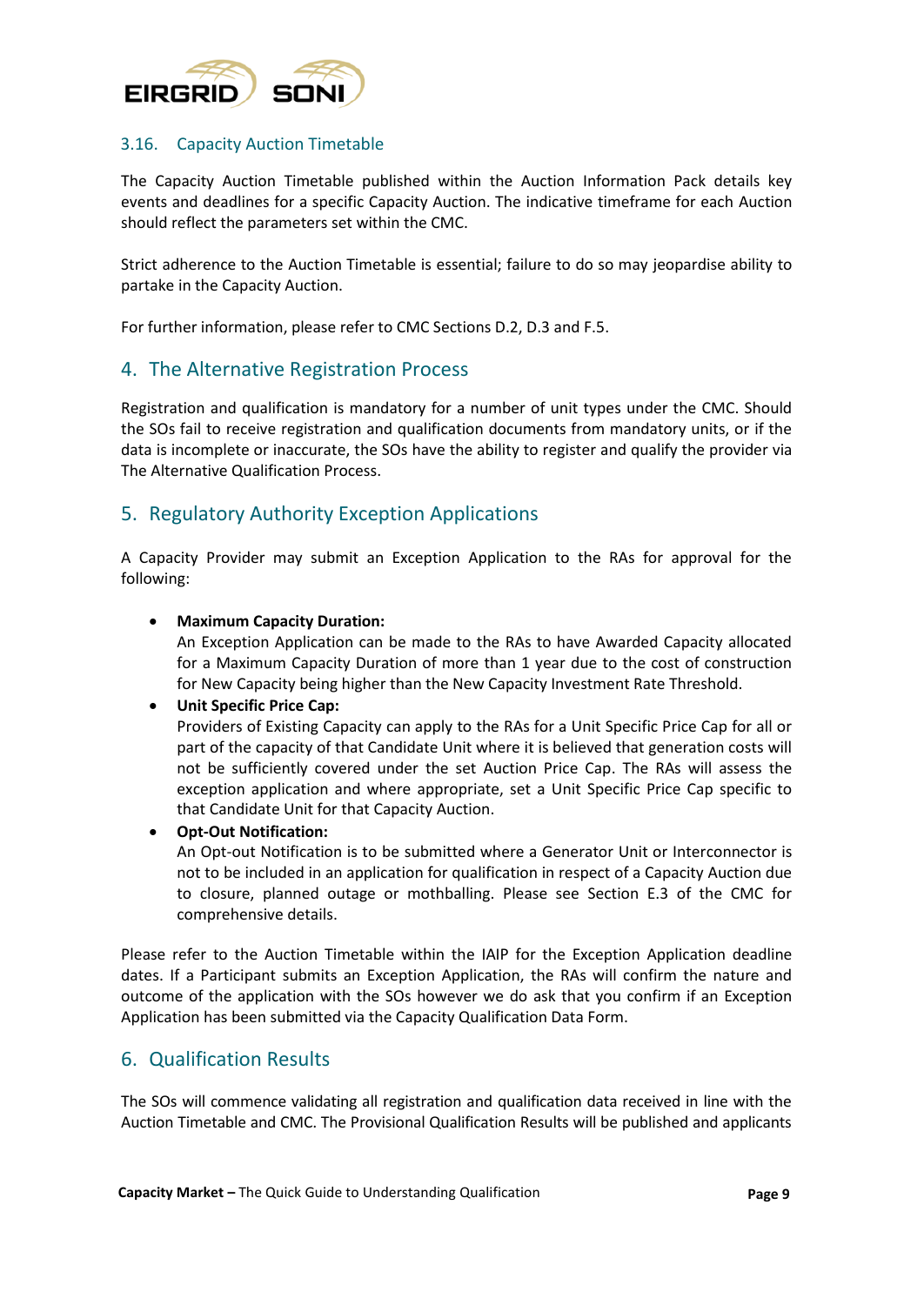

will be given an opportunity to appeal to the System Operators for a review of their provisional results. There is a mechanism for review and dispute of the Provisional Qualification Results before the Final Qualification Results are released. The Final Results are binding on all parties.

# 7. Failure to Qualify

A Capacity Provider for whom qualification is optional and who have not submitted qualification forms and data to the SOs will not be incorporated in the Alternative Qualification process and therefore will not be permitted to partake in a Capacity Auction. Qualification is required for each Capacity Auction that takes place within the CM.

# 8. FAQs

A [Frequently Asked Questions -](http://www.sem-o.com/documents/general-publications/Capacity-Auction-FAQ.pdf) Working Document was published in June 2018. An updated document will be uploaded to the website in advance of each Auction.

# 9. Supporting Documentation

This document should be read in conjunction with the following publications:

- Initial Auction Information Packs (published in advance of each relevant Auctio[n here\)](http://www.sem-o.com/publications/general-publications/index.xml?market=1511172710-0)
- [Final Auction Information Packs](http://www.sem-o.com/ISEM/General/Final%20Auction%20Information%20Pack%20v1.0.pdf) (published in advance of each relevant Auction [here\)](http://www.sem-o.com/publications/general-publications/index.xml?market=1511172710-0)
- Capacity Market Registration Guides included in the Registration & Qualification Forms are available [here.](http://lg.sem-o.com/ISEM/Pages/CapacityMarket.aspx)
- [Capacity Market: A Helicopter Guide to Understanding the Capacity Market](http://www.sem-o.com/documents/general-publications/Capacity-Market-A-Helicopter-Guide-to-Understanding-the-Capacity-Market.pdf)
- [Capacity Market: A Helicopter Guide for the Capacity Auction](http://www.sem-o.com/documents/general-publications/Capacity-Market-A-Helicopter-Guide-for-the-Capacity-Auction.pdf)
- [The Capacity Market Code \(CMC\)](https://www.semcommittee.com/sites/semcommittee.com/files/media-files/SEM-17-033a%20Capacity%20Market%20Code%20%28Final%20Publication%20Version%29.pdf)
- [Agreed Procedures:](https://www.semcommittee.com/publication/publication-i-sem-crm-capacity-market-code-decision)
	- o [CMC Agreed Procedure 1](https://www.semcommittee.com/sites/semcommittee.com/files/media-files/SEM-17-033c%20CMC%20Agreed%20Procedure%201-%20Registration_0.pdf)  Registration
	- o [CMC Agreed Procedure 2](https://www.semcommittee.com/sites/semcommittee.com/files/media-files/SEM-17-033d%20CMC%20Agreed%20Procedure%202%20-%20Default%20and%20Suspension.pdf)  Default and Suspension
	- o CMC Agreed Procedure 3 [Qualification and Auction Process](https://www.semcommittee.com/sites/semcommittee.com/files/media-files/SEM-17-033e%20CMC%20Agreed%20Procedure%203%20-%20Qualification%20and%20Auction%20Process.pdf)
	- o CMC Agreed Procedure 4 [Communication Channel Qualification](https://www.semcommittee.com/sites/semcommittee.com/files/media-files/SEM-17-033f%20CMC%20Agreed%20Procedure%204%20-%20Communication%20Channel%20Qualification.pdf)
	- o CMC Agreed Procedure 5 [System Operation, Testing, Upgrading and Support](https://www.semcommittee.com/sites/semcommittee.com/files/media-files/SEM-17-033g%20CMC%20Agreed%20Procedure%205%20-%20System%20Operation%2C%20Testing%2C%20Upgrading%20and%20Support.pdf)
	- o CMC Agreed Procedure 6 [System and Communication Failures](https://www.semcommittee.com/sites/semcommittee.com/files/media-files/SEM-17-033h%20CMC%20Agreed%20Procedure%206%20%20-%20System%20and%20Communication%20Failures.pdf)

The Capacity Market is governed by the Capacity Market Code (CMC). Please refer to the CMC as well as the Agreed Procedure documents for comprehensive Code items, definitions and procedure details.

The Registration Guides provide a point of reference for completing the Registration and Qualification processes.

The Initial and Final Auction Information Packs are also an essential point of reference as they outline values and parameters set for each individual Capacity Auction.

Approved Capacity Auction Timetables are published in advance of each Capacity Auction and can be viewed on the SEMO website  $-\frac{here}{.}$